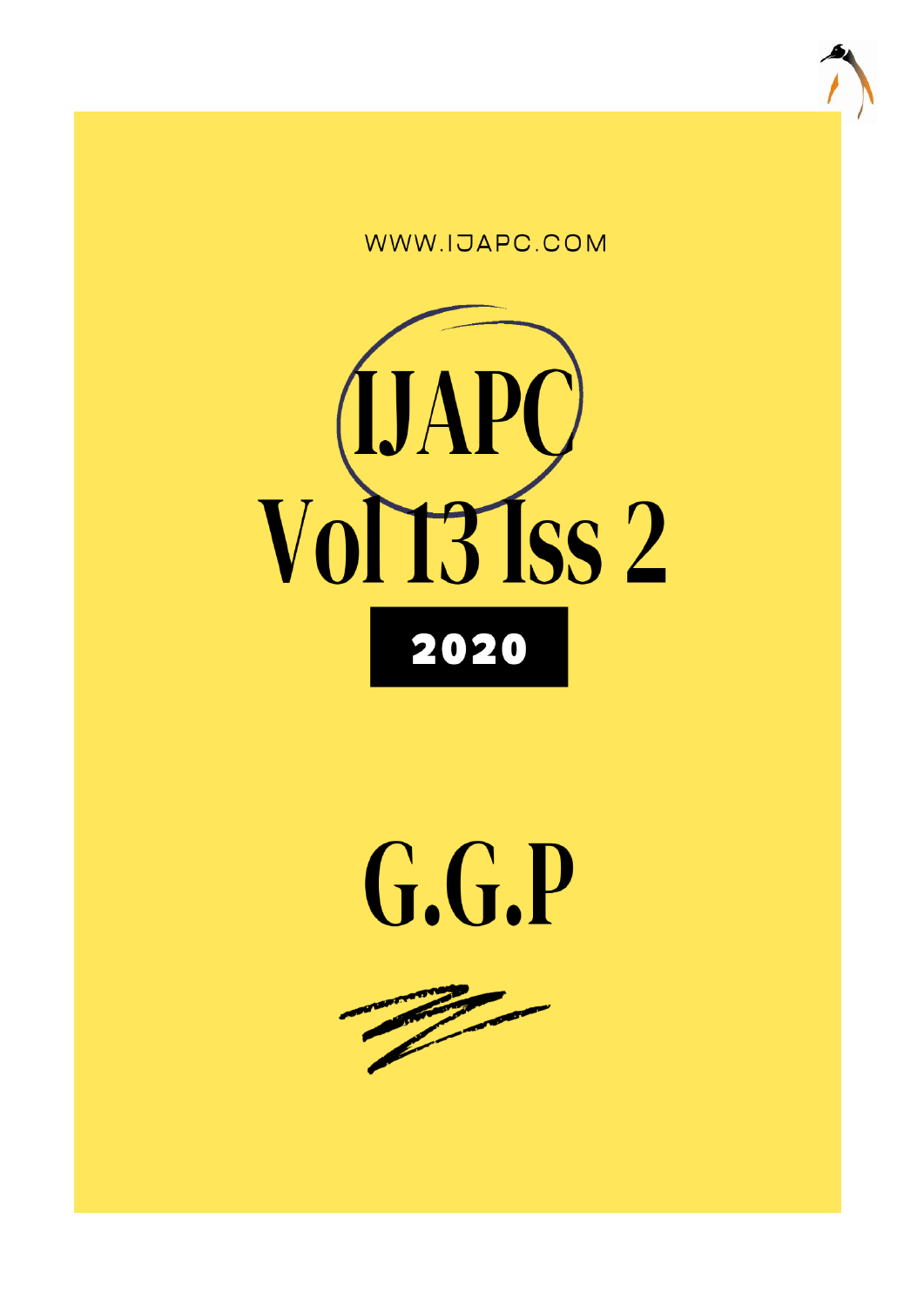

RESEARCH ARTICLE www.ijapc.com

**e-ISSN 2350-0204**

# **An Experimental Study to Evaluate the Effect of** *Vishnu Taila* **on Estrous Phase of Female Wister Albino Rats**

Aktthu Suresh\* and Vidya Ballal<sup>2</sup>

<sup>1,2</sup>Dept of Prasooti Tantra and Streeroga, SDM College of Ayurveda, Udupi, KA, India

# **ABSTRACT**

**Objective:** To evaluate the effect of Vishnu taila on estrous phase of wistar albino rats.

**Method:** The study was carried out on 4 groups of rats with 6 rats each. First group was the standard group, second group was given with Vishnu Taila orally, third group with Ovral L and fourth group with Ovral L followed by vishnu taila. The drug was administered orally for 21 days. Daily vaginal smear was observed to see the estrous phase.

**Result:** The study revealed the predominance of estrous phase in Vishnu taila treated rats.

**Conclusion:** From the above study it can be concluded that Vishnu taila can be administered to improve the estrous phase in wistar albino rats.

# **KEYWORDS**

*Vishnu Taila, Estrous Phase*



Received 15/05/2020 Accepted 27/07/2020 Published 10/09/2020

 $\overline{\phantom{a}}$  , and the contribution of the contribution of the contribution of the contribution of the contribution of the contribution of the contribution of the contribution of the contribution of the contribution of the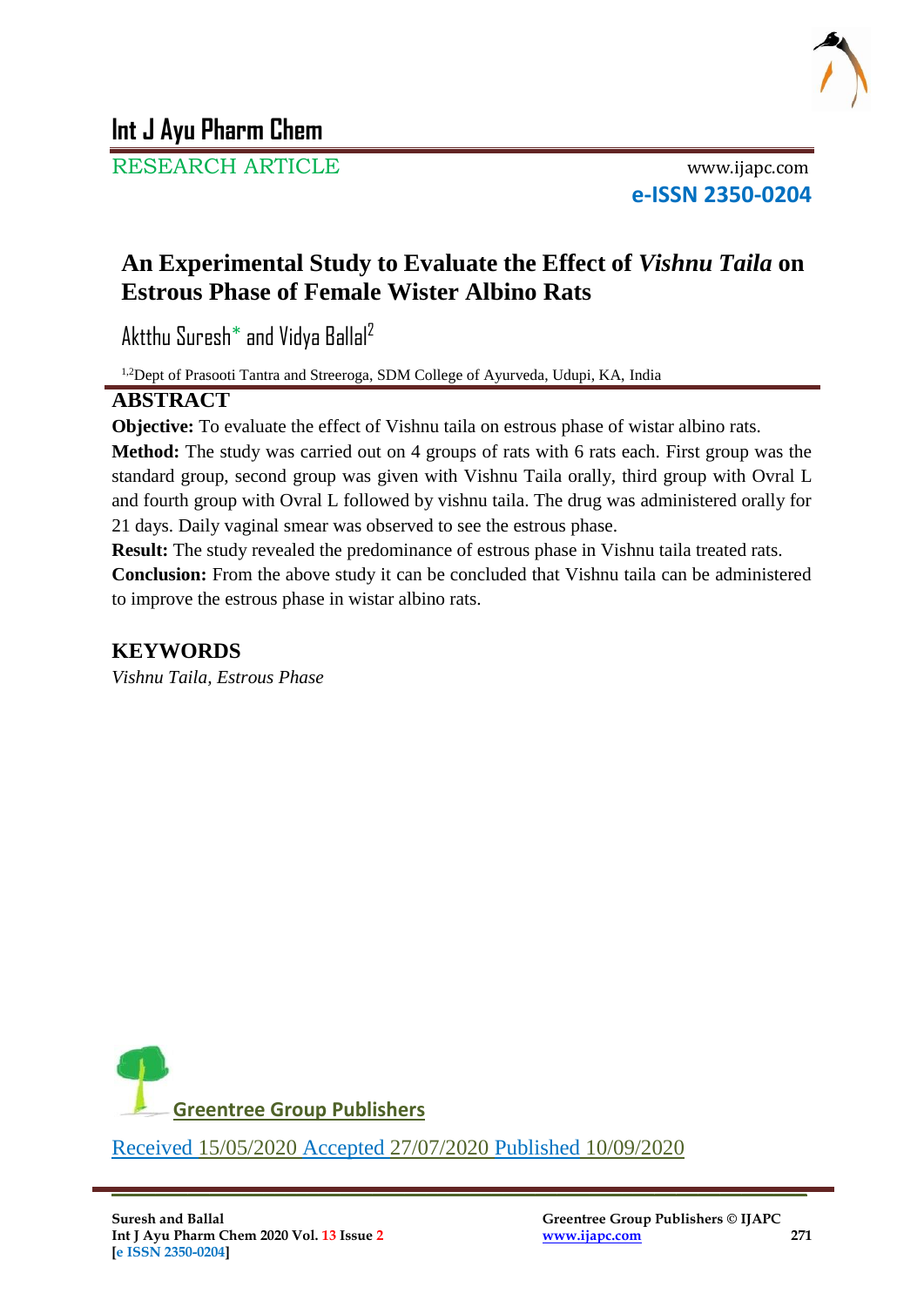

# **INTRODUCTION**

The presence of proper ovulation in women is a symbol of good health status in a lady who menstruates normally. In treatment protocols, ovulation helps to understand when one can achieve conception, also it helps in providing information on when one can avoid the unwanted pregnancy. Experimental studies are aimed at proving the effect of a drug prior to human trial. It helps in understanding its effect over the body tissues. The estrous cycle in rats is having 4 phases namely proestrous, estrous metaestrous and diestrous phase<sup>1</sup>. The estrous phase indicates the ovulatory period in rat. Increase in estrous phase or decrease in diestrous phase indicates more of ovulatory period. The drug vishnu taila as a drug of choice in vandhyatva is mentioned by Acharya chakradutta<sup>2</sup>. In bhaishajya ratnavali in vatavyadhi adhikara,reference of vishnu taila in vandhyatva can be obtained<sup>3</sup>. This study was aimed at understanding, the effect of vishnu taila on estrous phase of wistar albino rats which indirectly indicates presence of ovulation.

# **MATERIALS AND METHOD**

Ethical Committee Approval Number-SDMCRA/IARC/PT-01

### **Drug Selection**

**Test drug:** Vishnu taila was taken as a test drug to be given internally. The reference of Vishnu taila was obtained from chakradutta.

**Standard Drug:**The positive control group was given with Tab Ovral L- Norgestrel 0.3mg and Ethinyl Estradiol 0.03mg

| <b>Ingredients of Vishnu Taila-</b> |  |  |
|-------------------------------------|--|--|
|                                     |  |  |

| -n-<br><b>Drugs</b> |                | <b>Ouantity</b> |
|---------------------|----------------|-----------------|
| 1.                  | Shalaparni     | 1 Pala          |
| 2.                  | Prishniparni   | 1 Pala          |
| 3.                  | <b>Brihati</b> | 1 Pala          |
| 4.                  | Eranda         | 1 Pala          |
| 5.                  | Putika         | 1 Pala          |
| 6.                  | Bala           | 1 Pala          |
| 7.                  | Kantakari      | 1 Pala          |
| 8.                  | Satavari       | 1 Pala          |
| 9.                  | Gavedhuka      | 1 Pala          |
| 10.                 | Saireyaka      | 1 Pala          |
| 11.                 | Tila taila     | 4 Parts         |
| 12.                 | Goksheera      | 16 Parts        |
| Dose Fixation       |                |                 |

**Dose Fixation**

Dose fixation: Based on the body surface area ratio and by referring to the table of Paget and Barnes(1964).

Recommended daily intake of Vishnu Taila  $=1$  Pala

Human Dose X 0.018 for rat weighing 200g i.e,48X0.019X5=4.32ml/kg

i.e,1g=0.00432ml

 $\mathcal{L}_\mathcal{L}$  , and the contribution of the contribution of the contribution of the contribution of the contribution of the contribution of the contribution of the contribution of the contribution of the contribution of

### **Experimental design and procedure**

Wistar strain albino female rats weighing between 150-250g were used for the study with following conditions.

The animals were obtained from the animal house attached to the Pharmacology Laboratory, SDM Centre for Research in Ayurveda and Allied Science, Udyavara. They were exposed to natural day and night cycles with ideal laboratory condition in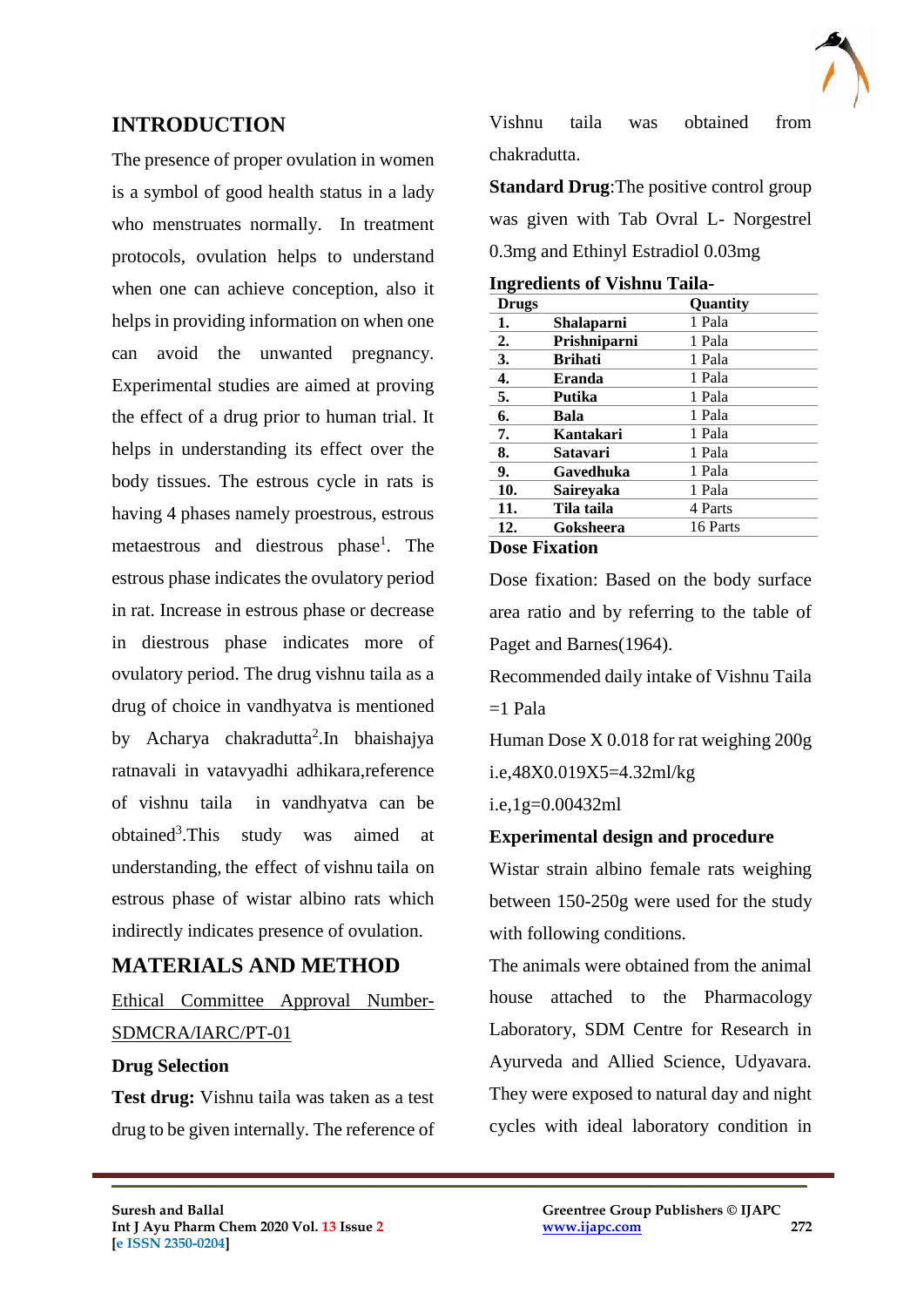

terms of ambient temperature, humidity and they were fed with rat pellets and tap water ad libitum.

The experiments were carried out in conformity with guidelines of the Instituitional Animal Ethical Committee(IAEC)after obtaining its permission .ETHICAL CLEARENCE NUMBER-SDMCAU/IAEC/PT.01

**Animal Grouping:**24 wistar albino rats were selected for the study which were then grouped into 4 of 6 rats each.

**Route of drug administration:**The drug was administered by oral route with the help of feeding tube attached to injection syringe.

#### **Duration of study:**21 Days

Daily vaginal smear was observed under  $40x$  objective lens to see the estrous phase<sup>4</sup>.

### **RESULT**

| <b>Table 1</b> Effect of Vishnu Taila on Proestrous Phases |                                                |                           |  |  |
|------------------------------------------------------------|------------------------------------------------|---------------------------|--|--|
| <b>GROUPS</b>                                              | <b>PROESTROUS</b>                              | $\frac{0}{0}$             |  |  |
|                                                            | <b>PHASES</b>                                  | change                    |  |  |
| CONTROL                                                    | $5.66 + 0.33$                                  |                           |  |  |
| <b>GROUP</b>                                               |                                                |                           |  |  |
| VISHNU                                                     | $5.16 \pm 0.47$                                | $8.93 \downarrow a$       |  |  |
| TAILA                                                      |                                                |                           |  |  |
| <b>GROUP</b>                                               |                                                |                           |  |  |
| <b>OVRAL L</b>                                             | $5 \pm 0.25$                                   | $11.75 \downarrow \omega$ |  |  |
| V+ISHNU                                                    | $5.16 \pm 0.30$                                | $3.32$ $\uparrow \#$      |  |  |
| $TAILA+$                                                   |                                                |                           |  |  |
| OVRAL L                                                    |                                                |                           |  |  |
| Data: Mean $\pm$ SEM,                                      |                                                |                           |  |  |
|                                                            | @ - compared with normal control               |                           |  |  |
| #-compared with Ovral L                                    |                                                |                           |  |  |
|                                                            | The data related to the effect of test drug on |                           |  |  |
|                                                            | number of proestros phase in complete          |                           |  |  |

estrous cycle has been shown in the table 1a

 $\mathcal{L}_\mathcal{L}$  , and the contribution of the contribution of the contribution of the contribution of the contribution of the contribution of the contribution of the contribution of the contribution of the contribution of

Data shows that there was a decrease in the number of proestrous stage in the Vishnu Taila group and Ovral L group as compared to the normal control group. The observed decrease was found to be statistically non significant compared with normal control group. The data shows that there was an increase in the number of proestrous phase in combined Vishnu Taila and Ovral L group when compared to the Ovral L group.the observed result was found to be statistically non significant.

|  | <b>Table 2</b> Effect of Vishnu Taila on Estrous Phase |
|--|--------------------------------------------------------|
|  |                                                        |

| <b>GROUPS</b>  | <b>ESTROUS</b><br>% change |                     |
|----------------|----------------------------|---------------------|
|                | <b>PHASE</b>               |                     |
| <b>CONTROL</b> | $5.2 + 0.3742$             |                     |
| <b>GROUP</b>   |                            |                     |
| <b>VISHNU</b>  | $6.833 \pm 0.307**$        | $31.4 \uparrow (a)$ |
| TAILA          |                            |                     |
| <b>GROUP</b>   |                            |                     |
| <b>OVRAL L</b> | $4.166 \pm 0.307$          | $19.88\sqrt{a}$     |
| <b>VISHNU</b>  | $4+0.3651$                 | $4.15 \downarrow #$ |
| TAILA+         |                            |                     |
| Ovral L        |                            |                     |

Data :Mean ±SEM,\*\*P<0.01 @- compared with normal control #-compared with Ovral L The data related to the effect of test drug on number of estrous phase in complete estrous cycle has been shown in the table 1 Data shows that there was an increase in the number of estrous stage in the Vishnu Taila group as compared to the normal control group. The observed increase was found to be statistically very significant compared with normal control group. There was a decrease in the number of estrous phase in the Ovral L group when compared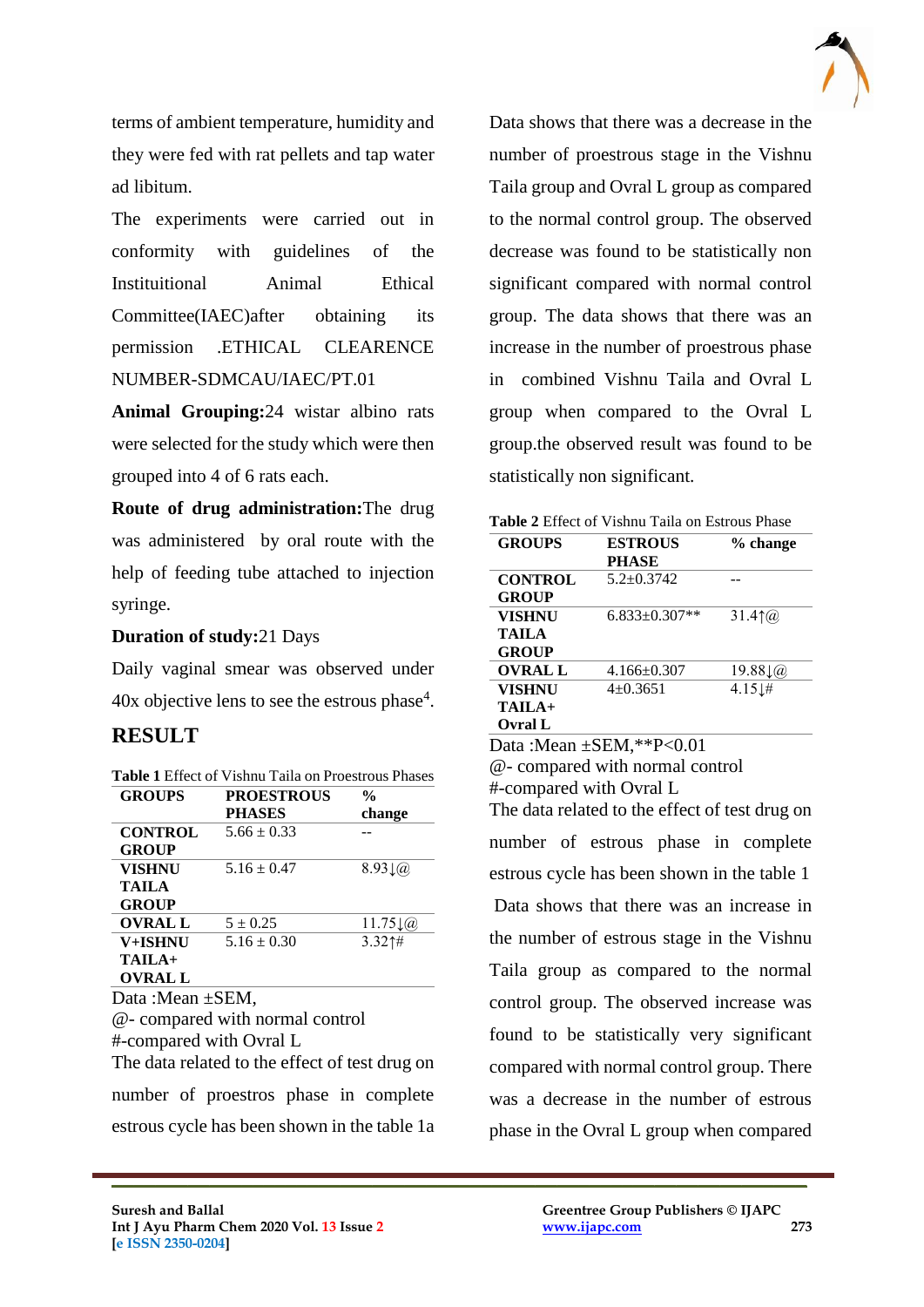

to the normal control group. The observed data was found to be statistically nonsignificant. The data showed that there was decrease in the number of estrous phase in Ovral L treated group and also in combined group ie, Vishnu Taila + Ovral L treated group,when compared to the Ovral L group. The observed results were found to be statistically non-significant.

**Table 3** Effect of Vishnu Taila on Meta Estrous Phase

| <b>GROUPS</b>    | <b>META</b>    | %change                |
|------------------|----------------|------------------------|
|                  | <b>ESTROUS</b> |                        |
|                  | <b>PHASE</b>   |                        |
| <b>CONTROL</b>   | $5.4 + 0.6782$ |                        |
| GROUP            |                |                        |
| <b>VISHNU</b>    | $5+0.3651$     | $7.40\downarrow$ (a)   |
| TAILA            |                |                        |
| <b>GROUP</b>     |                |                        |
| <b>OVRAL L</b>   | $3.833+0.3073$ | $29.01 \downarrow (a)$ |
| <b>VISHNU</b>    | $4.5+0.4282$   | 17.4011#               |
| $TAILA+$         |                |                        |
| <b>OVRAL L</b>   |                |                        |
| Data :Mean ±SEM. |                |                        |

@- compared with normal control

#-compared with Ovral L

The data related to the effect of test drug on number of metaestros phase in complete estrous cycle is shown in the table 1

Data shows that there was a decrease in the number of metaestrous stage in the Vishnu Taila group and Ovral L group when compared to the normal control group. The observed decrease was found to be statistically non significant as compared with normal control group. The data shows that there was an increase in the number of metaestrous phase in Vishnu Taila and Ovral L group when compared to the

Ovral L group.The observed increase was

found to be statistically non-significant.

|                  | Table 4 Effect of Vishnu Taila on Diestrous Phase |                                                 |
|------------------|---------------------------------------------------|-------------------------------------------------|
| <b>GROUPS</b>    | <b>DIESTROUS</b>                                  | %change                                         |
|                  | PHASE                                             |                                                 |
| <b>CONTROL</b>   | $4.6 \pm 0.4000$                                  |                                                 |
| <b>GROUP</b>     |                                                   |                                                 |
| <b>VISHNU</b>    | $4+0.5164$                                        | $13.04 \sqrt{a}$                                |
| <b>TAILA</b>     |                                                   |                                                 |
| <b>GROUP</b>     |                                                   |                                                 |
| <b>OVRAL L</b>   | 7.833±0.3073**                                    | $70.282\,\uparrow\!\!\!\!\!\!\langle a \rangle$ |
| <b>VISHNU</b>    | $7.333+0.4944**$                                  | 6.381#                                          |
| $TAILA+$         |                                                   |                                                 |
| <b>OVRAL L</b>   |                                                   |                                                 |
| Data: Mean + SEM |                                                   |                                                 |

@- compared with normal control #-compared with Ovral L

The data related to the effect of test drug on number of Diestrous phase in complete estrous cycle has been shown in the table 1 Data shows there was a decrease in the number of diestrous stage in the Vishnu Taila group when compared to the normal control group.The observed decrease was found to be statistically non significant compared with normal control group.There was an increase in diestrous phase in Ovraal L group when compared with the normal control group .the observed increase was found to be statistically very significant.The data shows that there was a decrease in the number of Diestrous phase in Vishnu Taila and Ovral L group when compared to the Ovral L group.The observed result was found to be statistically very significant.

# **DISCUSSION**

 $\mathcal{L}_\mathcal{L}$  , and the contribution of the contribution of the contribution of the contribution of the contribution of the contribution of the contribution of the contribution of the contribution of the contribution of

**CONSOLIDATION STATEMENT-ESTROUS PHASE-**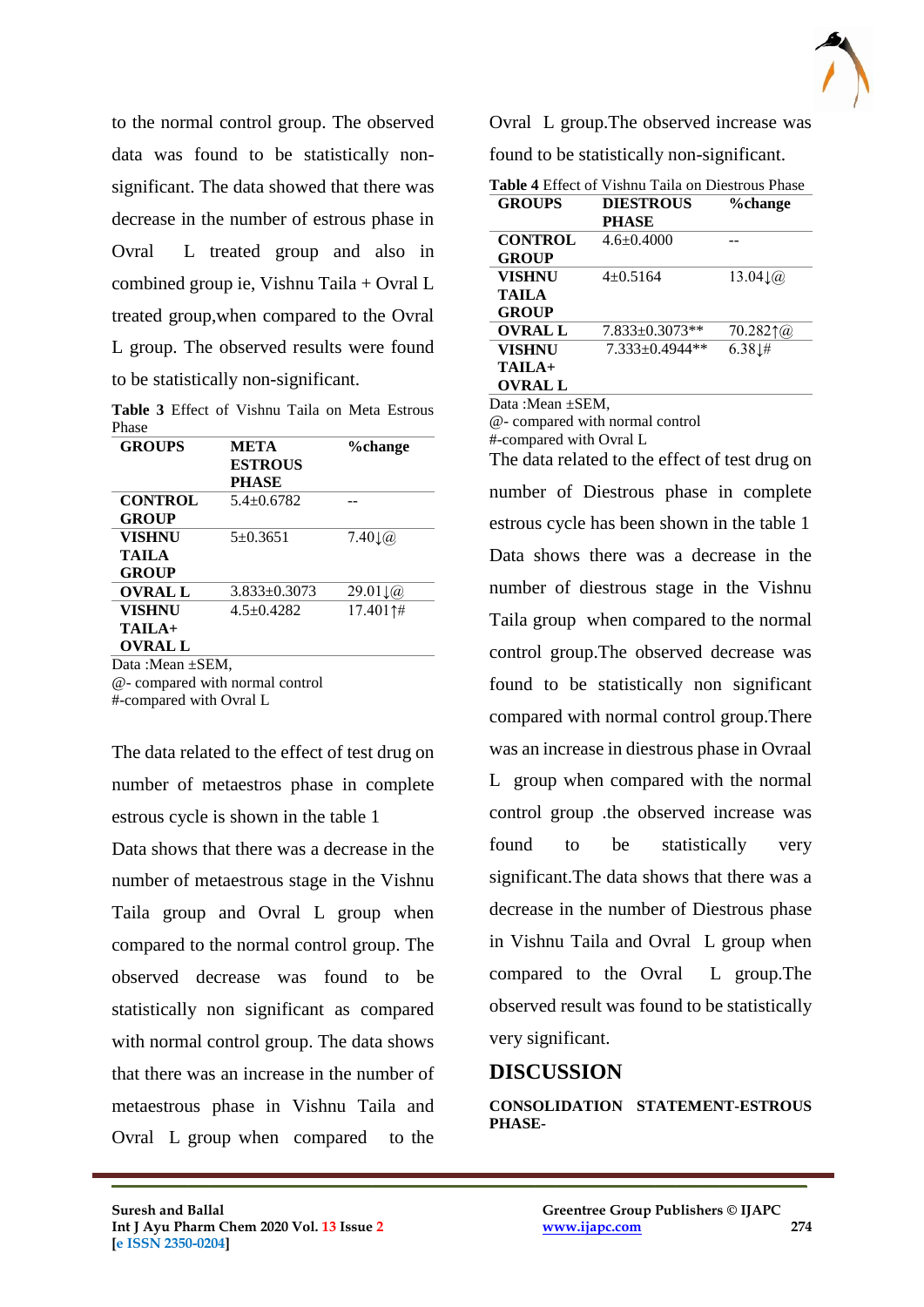|                   | <b>COMPARED</b><br>WITH<br><b>NORMAL</b><br><b>CONTROL</b> |             | <b>COMPARED</b><br>WITH<br><b>POSITIVE</b><br><b>CONTROL</b> |         |
|-------------------|------------------------------------------------------------|-------------|--------------------------------------------------------------|---------|
|                   |                                                            |             |                                                              |         |
|                   |                                                            |             |                                                              |         |
|                   |                                                            |             |                                                              |         |
| <b>Parameters</b> | Positive                                                   | <b>Test</b> | Test                                                         | $drug+$ |
|                   | control                                                    | drug        | Standard drug                                                |         |
| Pro               | <b>NSD</b>                                                 | <b>NSD</b>  | <b>NSI</b>                                                   |         |
| oestrous          |                                                            |             |                                                              |         |
| <b>Oestrous</b>   | NSD                                                        | VSI         | NSD                                                          |         |
| Meta              | <b>NSD</b>                                                 | <b>NSD</b>  | <b>NSI</b>                                                   |         |
| oestrous          |                                                            |             |                                                              |         |
| Di oestrous       | VSI                                                        | NSD         | VSD                                                          |         |
| Drooctroug phose  |                                                            |             |                                                              |         |

**Proestrous phase-**

There was decrease in proestrous phase in Vishnu taila group and Ovral L group when compared to control group which was statistically non significant.There was increase in proestrous phase in combined group which was statistically non significant.

#### **Oestrous phase-**

There was increase in oestrous phase in Vishnu taila group group when compared to control group which was statistically very significant.There was decrease in oestrous phase in Ovral L group when compared to control group which was statistically non significant.There was decrease in proestrous phase in combined group which was statistically non significant.

### **Meta oestrous phase-**

There was decrease in metaestrous phase in Vishnu Taila group and Ovral L group when compared to control group which was statistically non significant.There was increase in metaestrous phase in combined group which was statistically non significant.

### **Diestrous phase-**

There was decrease in diestrous phase in Vishnu Taila group when compared to control group which was statistically non

 $\mathcal{L}_\mathcal{L}$  , and the contribution of the contribution of the contribution of the contribution of the contribution of the contribution of the contribution of the contribution of the contribution of the contribution of

significant.There was increase in diestrous phase in Ovral L group when compared to control group which was statistically very significant.There was decrease in diestrous phase in combined group which was statistically very significant. The drastic increase in the estrus phase in the study showed the effect of Vishnu taila in rats . With effect to their sexual receptiveness , increased oestrogen which can be inferred as ovulatory period in lower animals .

The vaginal smear of Group 2 showed more of estrous cycle when compared to the Group 3.which showed an increase in ovulatory phase in rats

### **CONCLUSION**

Most of the ingredients like shalaparni, prishniparni, bala, goksheera, shatavari etc had madhura rasa and madhura vipaka. Madhura rasa is having the predominance of prithvi and ap mahabhuta .Due to the guru guna of these mahabhuta it is considered to have the tendency to move in downward direction. Few drugs in the drug like gavedhuka, brihati and prishni parni exhibits katu rasa. Katu rasa is having agni and vayu mahabhuta .Thus it can be inferred as one which helps in apana vayu functions of artava janaka and artava nishkramana.Tila is ushna veerya which might have acted as pittakaraka which probably might have acted as arthava janaka. Here arthava in the form of menstrual cycle, ovulation and hormones facilitating regular cycles may be considered.